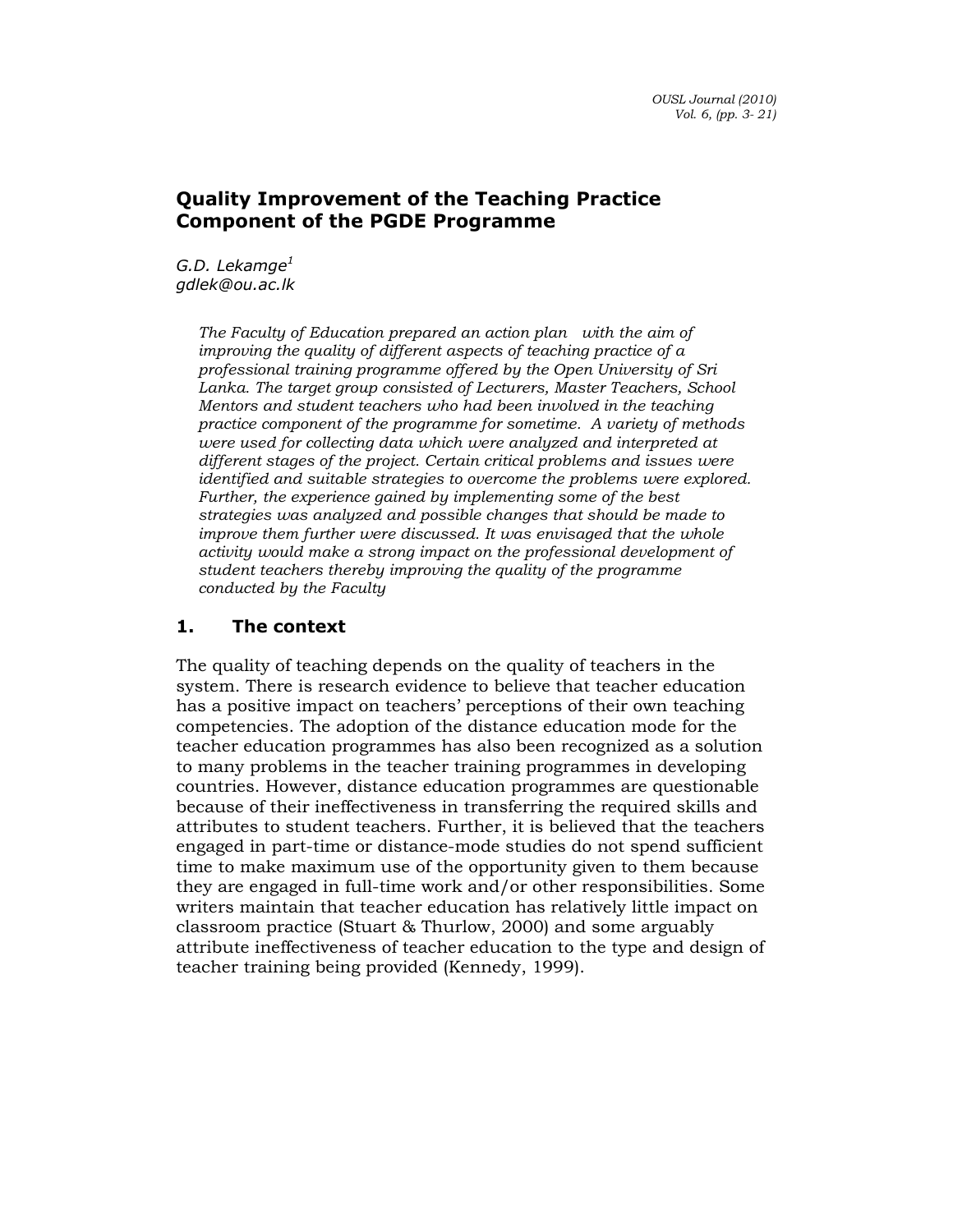Therefore, the distance education mode while catering to larger numbers, also attempts to improve the quality of training provided for teachers. One mechanism recognized by teacher education institutes for professional development of student teachers is 'mentoring' even though there is little consensus in the literature on what mentoring is. It is important to note that a large number of discussions on mentoring are related to initial teacher education and only very little has been done on in-service teacher education. Some writers focus on the relational dimension of mentoring especially on the relationship between the mentor and mentee. Several others focus on the development dimension of mentoring i.e. on professional development of both mentors and mentees. Maynard and Furlong (1993) developed three models of mentoring which correspond to the changing needs of teacher trainees in practice situations. In the light of the research literature, there was a need to revisit the teacher education programmes conduced by the Open University of Sri Lanka to incorporate some of the new strategies identified through example and practice.

The Open University of Sri Lanka (OUSL) has been conducting teacher education programmes since its inception. The PGDE programme which is the largest and oldest programme of the OUSL has been focusing on improving professional competencies of in-service teachers. The student teachers enrolled in the programme are supported by quality modules, a limited number of day schools and tutorials. The programme has a strong focus on the teaching practice component as a means of developing the teaching skills of the teachers. Nearly 400 Master Teachers and 75 university academics support the university in monitoring, supervising and evaluating the teaching practice of these student teachers.

While catering to the increasing demands arising from teachers in the school system, the Faculty of Education has introduced some minor and major changes to improve the quality of the PGDE programme. A small scale survey conducted by the Faculty had revealed a number of limitations in the procedures implemented for Teaching Practice which may directly have an impact not only on the quality of the programme but also on the quality of the teachers produced. Therefore, several innovative strategies have been introduced at different stages on an experimental basis to achieve the overall aim of improving the quality of the teaching practice (TP) component of the PGDE programmes. This paper critically analyses the experience gained by the research team in designing, implementing and monitoring new strategies and also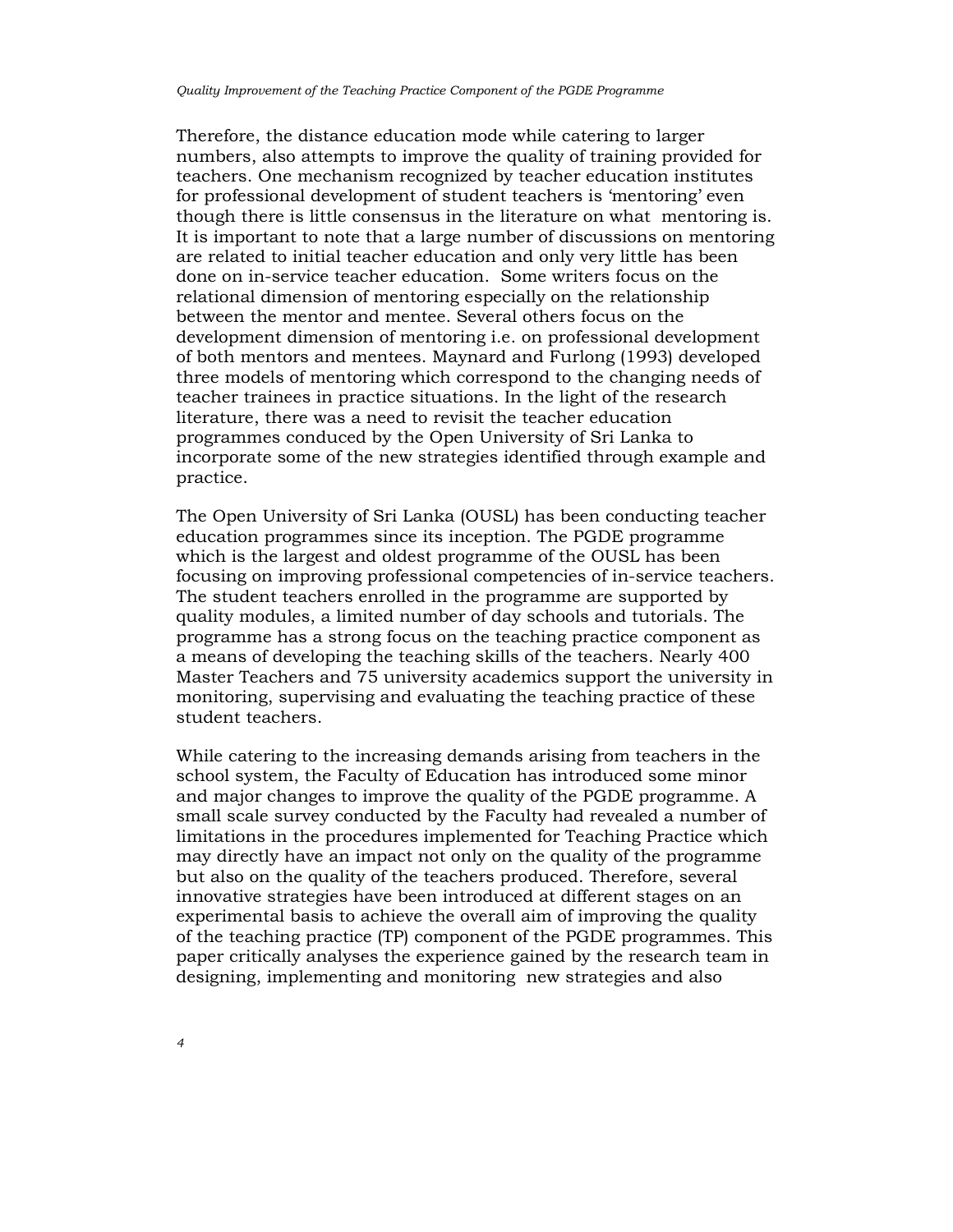assessing the effectiveness of those strategies to achieve the intended outcomes.

# 2. Objectives

Four objectives were identified in line with this research project as follows:

- 1. To analyze the problems faced by student teachers, Master Teachers and the Faculty staff in implementing the teaching practice component and the reasons leading to such problems
- 2. To examine the relevance of selected innovative strategies to overcome the problems analyzed and to improve the quality of the teaching practice component
- 3. To analyze the experience gained by implementing new strategies and to evaluate the effectiveness of those strategies to achieve intended outcomes
- 4. To make recommendations for further improvement of the quality of the teaching practice component

# 3. Methodology

#### Target group and sample

The academic staff of the Faculty of Education who are involved in Teaching Practice Stage II , Master Teachers, School Mentors and students following the PGDE Programme were identified as the target group of this study.

Internal academics (15) Lecturers of the Colleges of Education (8), Master Teachers (30) of the Teaching Practice Stage I and a selected set of Principals (30), student teachers (30) and School Mentors (30) were invited and used at different stages of the project for data collection and it was believed that all the above categories would benefit in different ways after completing this project.

#### Methods used for Data Collection

Three brainstorming sessions were conducted with internal academics of the Faculties of Education, OUSL (15) and University of Colombo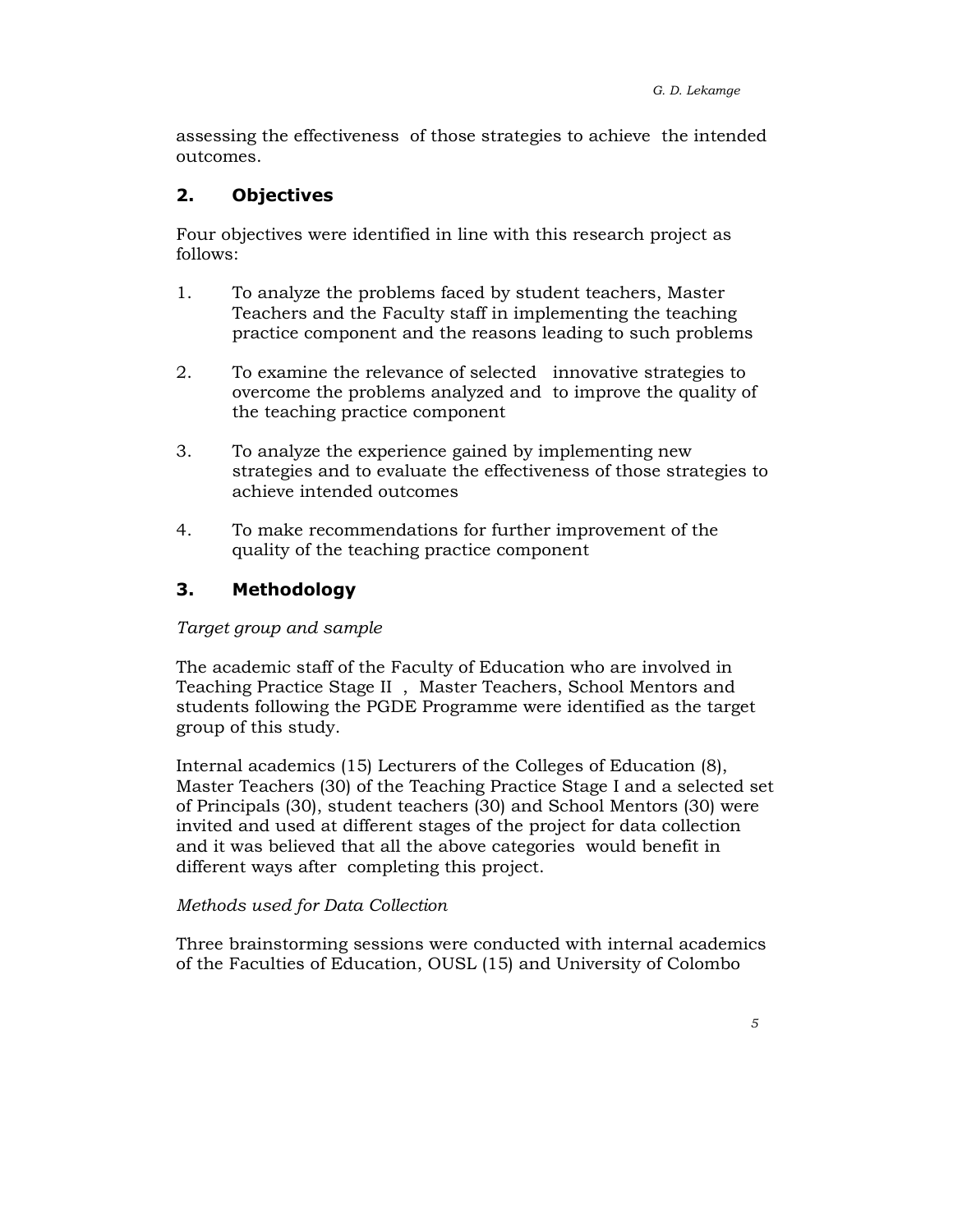(01) and lecturers of NCOE (8) to identify the main issues and concerns of the Faculty with regard to the teaching practice component and to develop a plan to improve the quality of the TP component. The discussions and brainstorming sessions were further enhanced by the information collected during the informal discussions with the student teachers and Master Teachers and by conducting Teaching Practice Stage II sessions.

In addition, three workshops were held to provide opportunities for self reflection on the experience gained, group discussions and participatory observations for different categories of people involved in Teaching Practice. At the end of each focus group discussion, group leaders with the support of rapporteuers made presentations to the rest of the groups and lengthy discussions took place to finalize the main considerations. Only those who had participated in the brainstorming sessions were called for these workshops.

The evaluation forms submitted by School Mentors (30) at the end of Teaching Practice Stage 1 on the progress of student teachers, their reflective journals, the information collected at the monitoring workshops held with Master Teachers and student teachers and the reports on the observations of Faculty staff (15) during organized school visits supported the evaluation mechanism and helped to arrive at final action.

Qualitative analysis techniques were used to maintain the originality of data collected through a variety of techniques mentioned above.

# 4. Problems faced by those engaged in the conduct of Teaching Practice

The crucial problems revealed through the analysis of focus group discussions, the discussions at monitoring workshops and the reports produced on organizational visits to schools could be grouped under three areas which were related to the three categories of people involved in the Teaching Practice component.

#### 4.1. Problems experienced by Master Teachers:

The problems faced by Master Teachers relate mainly to the appointment of incompetent personnel as Master Teachers which had resulted in rapid deterioration of professional standards. Other problems include inadequately formulated training programmes with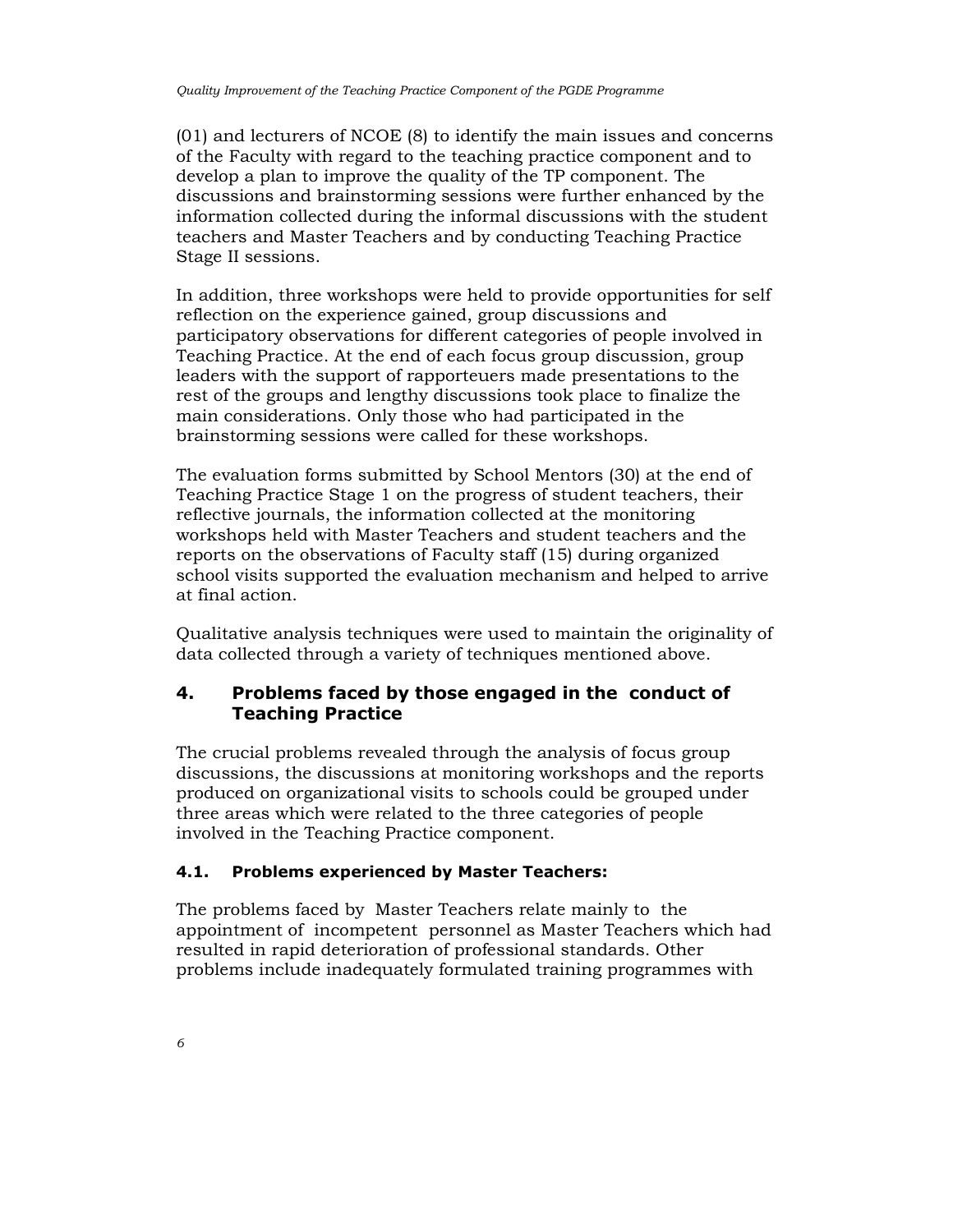limited focus conducted by the Faculty, the increasing number of students being allocated to each Master Teachers for evaluation of Teaching Practice, the lack of commitment on the part of student teachers to improve professional skills and the difficulties faced by Master Teachers as a result of certain student teachers working in rural schools being allocated to them. It was also revealed that some Master Teachers were confused about their roles as some concentrated mainly on the assessment role rather than the guidance and supervisory roles. The lack of a proper mechanism to monitor their activities and give necessary feedback on time was also identified as a problem connected with some newly appointed Master Teachers. In addition, getting approval from relevant authorities for duty leave for supervision of teaching practice also emerged as a major issue. Lack of understanding and communication between the Faculty and employers of Master Teachers was identified as a reason for such problems. .

#### 4.2 Problems experienced by student teachers:

 Student teachers, pointed out that they have limited opportunities to interact with their Master Teachers and Faculty staff during the Teaching Practice period and that they received limited support from the principals and fellow teachers in their schools. They also experienced difficulties in applying theory into practice and showed little interest in using innovative teaching aids and methods to teach their students due to limited facilities available in the schools. Some lecturers were of the opinion that student teachers were only interested in collecting their certificates rather than upgrading their professional skills. Concerns were also raised by the student teachers about the discrepancies that existed between supervision and guidance by Master Teachers, lack of support from the Faculty and their own personal difficulties that they faced during the Teaching Practice period . They also complained about delays in commencing TP by Master Teachers, difficulties in changing school time tables to suit the needs of teachers during TP, the appointments given to rural schools and transfers received during Teaching Practice period which was a drawback for the completion of Teaching Practice in the time allocated .

#### 4.3. Problems experienced by Faculty and Staff

The selection of competent Master Teachers and allocation of student teachers to Master Teachers were identified as some of the crucial issues faced by the Faculty. Other concerns were the lack of experience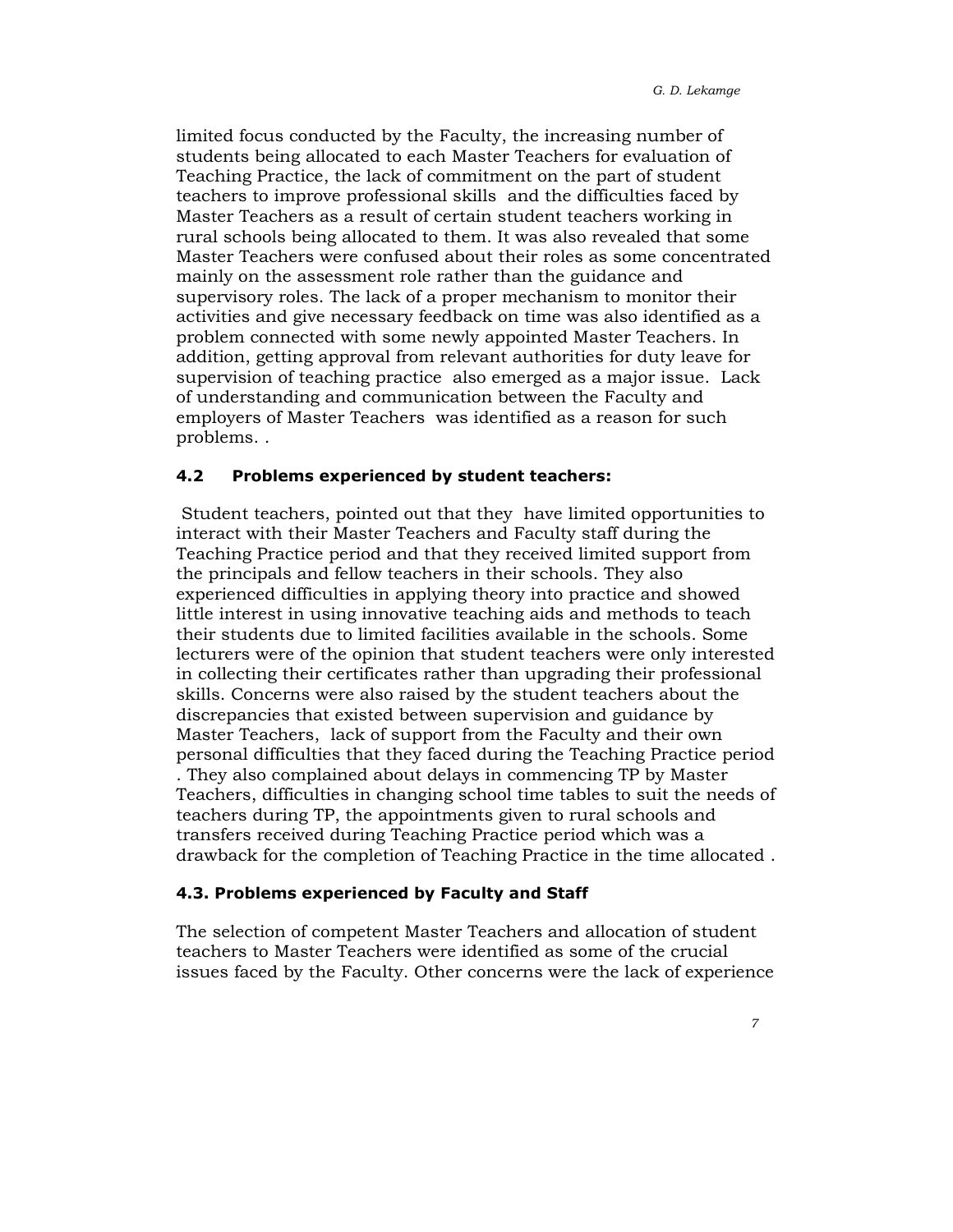and training of Faculty staff to perform their roles in an effective manner as university academics, lack of commitment and lack of interest on the part of Master Teachers to provide continuous guidance and support to student teachers. In addition, leave taken by both student teachers and Master Teachers during the Teaching Practice period, delays in completing Teaching Practice supervision by Master Teachers and delays in making payments for Master Teachers were the other problems highlighted by them which directly affected the satisfactory completion of the teaching practice component. The problems that arose because of the limited interaction between the Faculty Staff and schools and Faculty staff and student teachers during the early stages of Teaching Practice were also noted. A strong emphasis was placed by the Faculty staff on the unforeseen problems beyond their control which would affect the smooth functioning of Teaching Practice. The Faculty also faces problems when marks and relevant documents are delayed by lecturers and Master Teachers and also when university academics are released to complete Teaching Practice Stage II for a long periods depending on the number of students involved. When large numbers of student teachers are enrolled in the programme internal academics have to be fully involved in Teaching Practice Stage II for a long periods .This adversely affects the effective execution of their duties at the Department and Faculty level.

# 5. Appropriate strategies to overcome the problems identified

The research project looked at appropriate strategies to overcome problems faced by the three categories of persons involved in Teaching Practice. The identification of strategies were based on the information collected at brainstorming sessions, workshops and focus group discussions and the reports produced on monitoring workshops by the internal academics.

## 5.1. Appropriate Strategies identified to solve Master Teachers' problems

Having triangulated the information gathered from different sources such as focus group discussions, group presentations and documents produced by Master Teachers, Lecturers and School Mentors the following were identified as the most effective strategies to solve the problems and issues faced by Master Teachers. One of the most prominent strategies was to extend the training programme conducted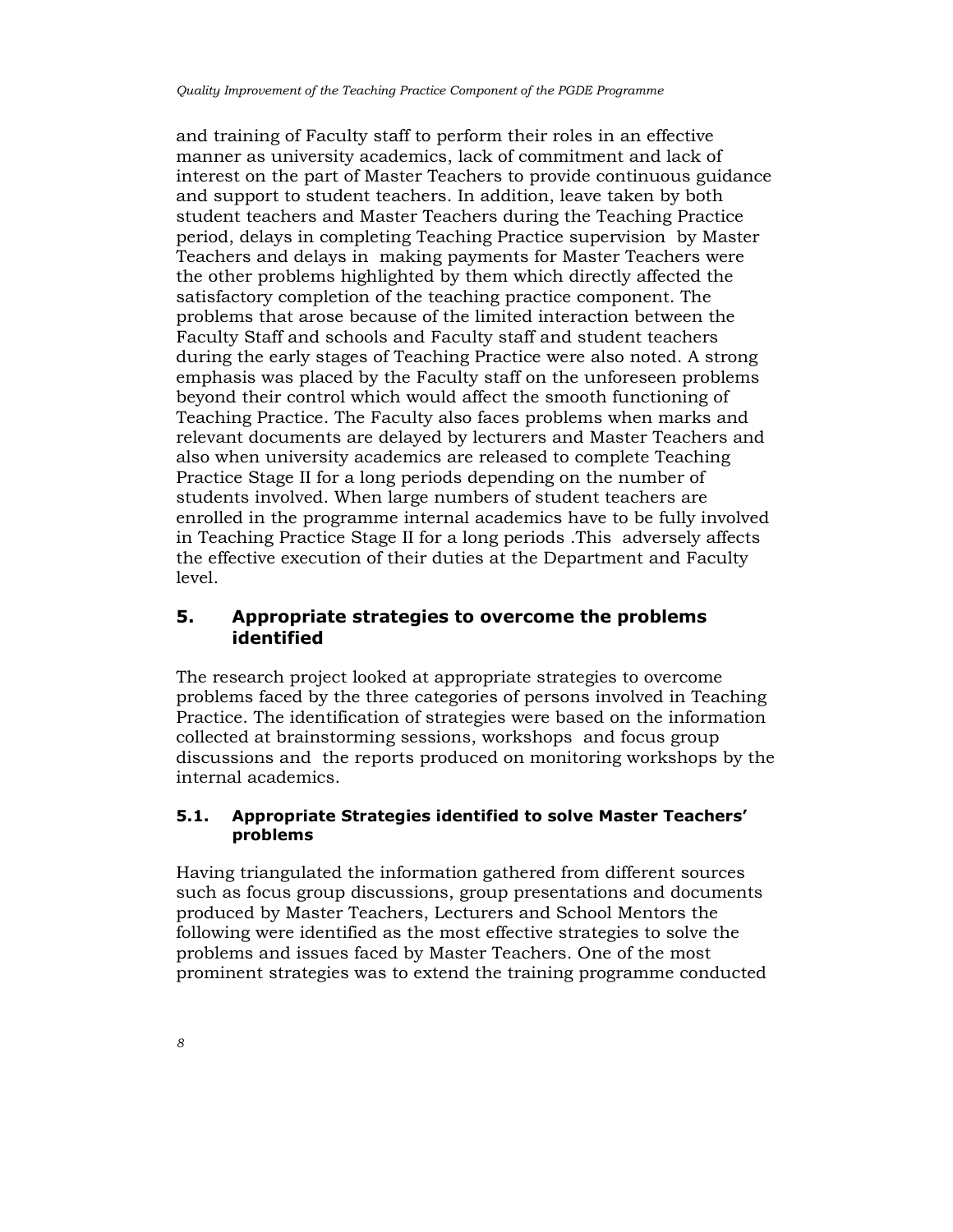for Master Teachers to at least to two days and to concentrate on the attitudinal changes and development of personal characteristics of Master Teachers. Another procedure identified was to introduce short courses aimed at updating knowledge and skills of Master Teachers by the Faculty and request every Master Teacher to follow these courses in order to qualify to continue their work as Master Teachers. Lecturers pointed out that two cycles could be conducted for Teaching Practice Stage I & II to solve the problems related to the lack of quality Master Teachers. However, when allocating student teachers for the second cycle, the availability of Master Teachers would be checked. In order to reduce the communication and commuting difficulties faced by Master Teachers, they should be allowed to bring student teachers to a schools situated in close proximity to the schools in which Mater teachers are employed in order to complete Teaching Practice Stage I under special circumstances.

A strong need was identified for re-defining the roles and responsibilities of Master Teachers and the suggestions arrived at could be summarized into four main roles :

- (a) Supervision- Strictly adhere to the procedure adopted by the University.
- (b) Development of skills A collaborative approach should be implemented with student teachers.
- (c) Assessment- Continuous evaluation, monitoring and providing feedback to student teachers
- (d) Reporting- Recording the progress and sending reports to the University on time.

There were concerns raised on the need to emphasize the supportive role of Master Teachers rather than an evaluative role and to ascertain a suitable mechanism to ensure the fulfillment of Master Teachers' responsibilities. . One such mechanism was to revise strategies implemented by the Master Teachers to conduct the initial meeting with student teachers. At this meeting, Master Teachers could focus on the development of an action plan for completion of TP I along with the student teachers , giving common advice and individual advice on the lesson plans written by student teachers (student teachers should be asked to bring the lesson notes completed and write reflective notes on the advice given) , the need for applying new methodologies and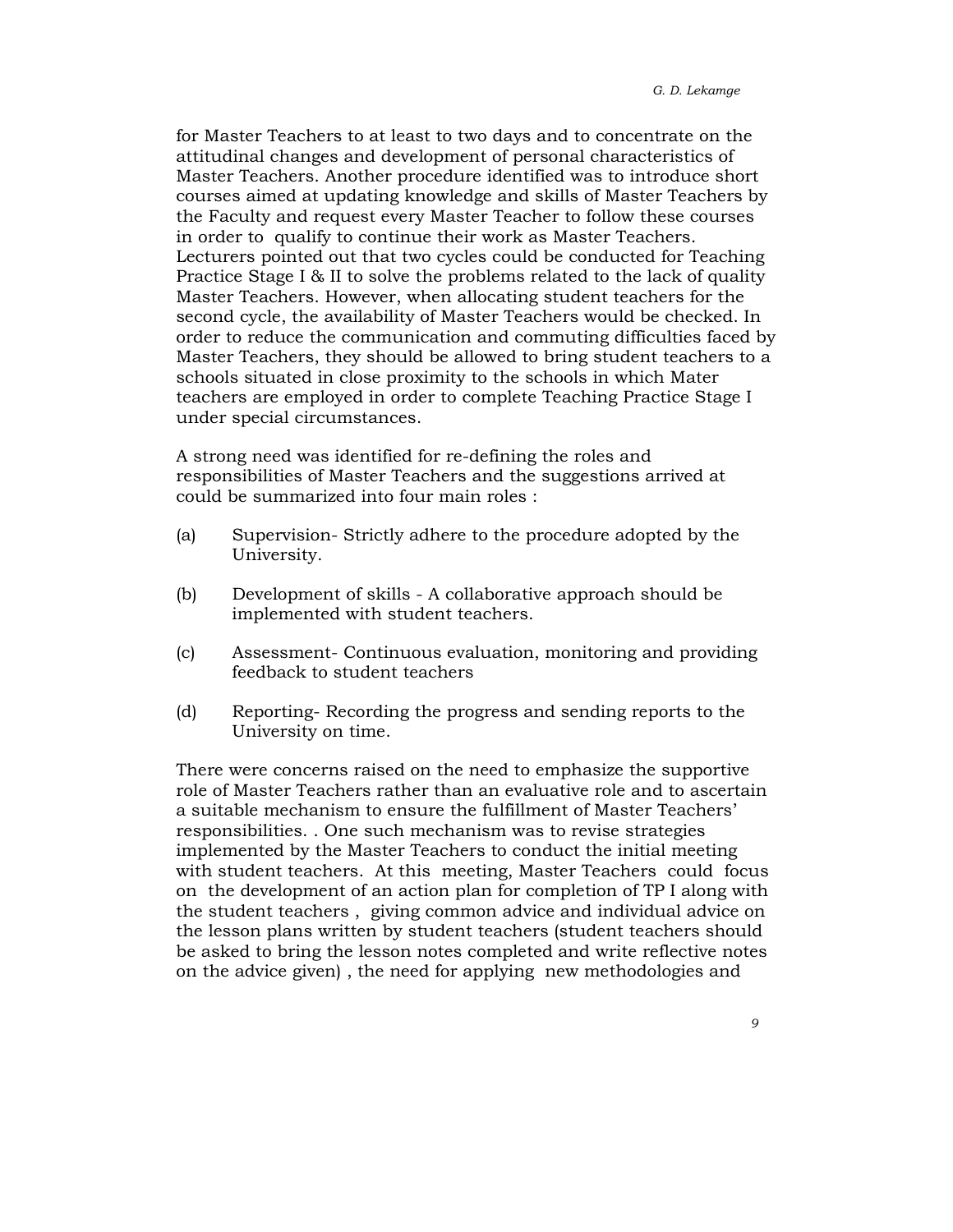innovative teaching aids and having a discussion to improve the student teachers' commitment towards teaching. The rest of the time (at least one hour) should be spent on the following: the schedule for supervising TP, problems of student teachers and their solutions, identification of lessons, time slots and classrooms, leave etc.

## 5.2. Appropriate strategies to solve problems experienced by Student Teachers

One good strategy suggested by many lecturers and Master Teachers was the identification of specific competencies that should be developed in student teachers. The disparities that exist among competencies of Master Teachers may have aggravated the problems. It was further anticipated that a clear demarcation of competencies should be incorporated into the guidelines of both Master Teachers and student teachers. The following were agreed upon in the discussions though they were not totally new to both Lecturers and Master Teachers. What is significant is that this process led to a consensus among different categories of personnel about the competencies of student teachers.

- Ability to plan and conduct lessons of good quality
- Ability to produce and use effective teaching aids with different levels of students
- Ability to use methods and strategies which would facilitate the development of higher order cognitive skills in students
- Ability to use appropriate assessment strategies throughout the lesson
- Ability to cater to the needs of Special Needs Children
- Ability to reflect on their experiences as a way of improving quality of their practice
- Ability to manage students and resources effectively and efficiently
- Ability to prepare and use innovative teaching-learning aids
- Ability to maintain a friendly relationship with other teachers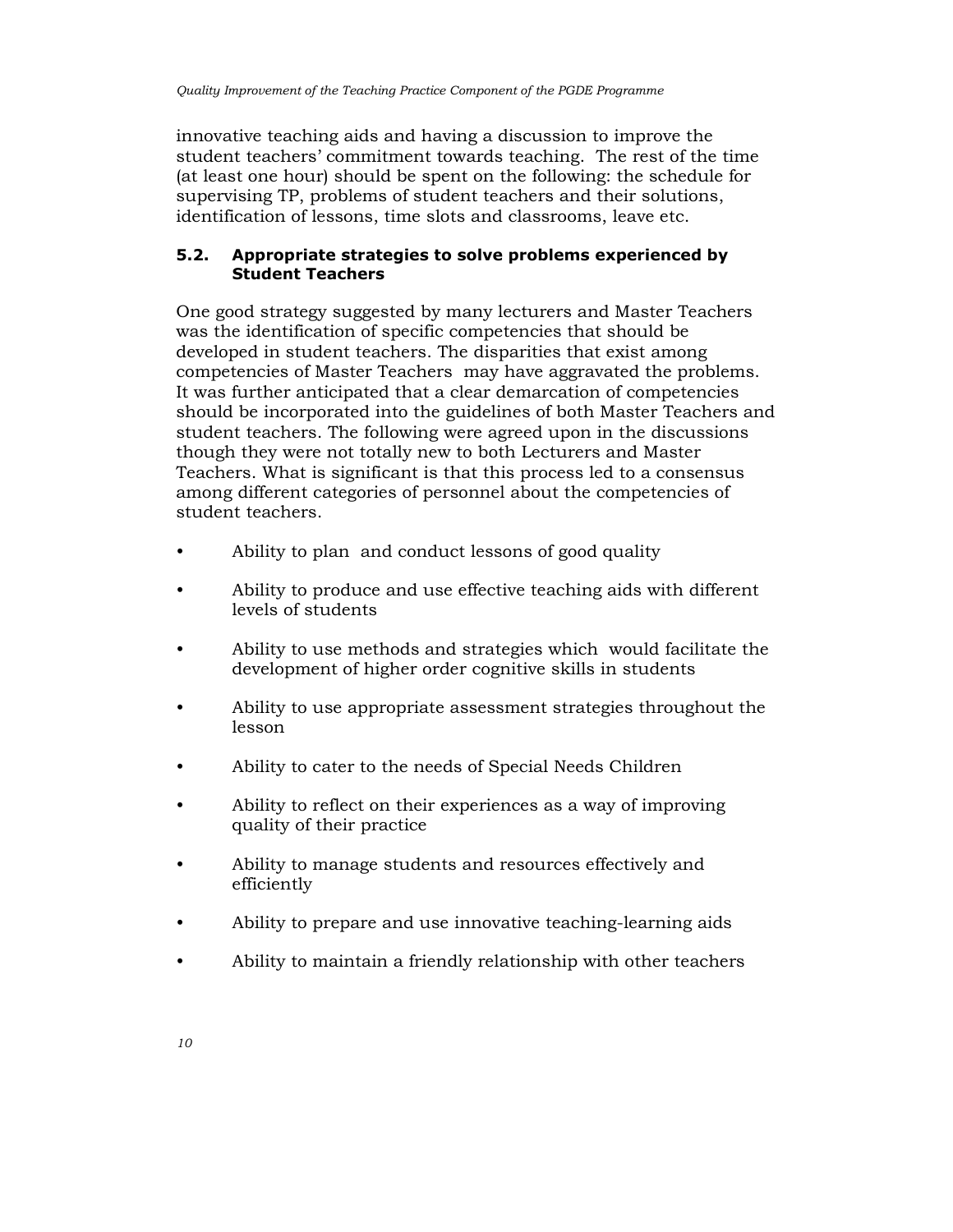and students

• Ability to demonstrate a positive attitude and a strong commitment towards teaching

The second innovative strategy identified in the discussions was the appointment of a School Mentor and conducting intensive training programmes in order for them to be familiar with the expected roles and responsibilities. The responsibilities of School Mentors were specified under five main categories:

- To develop positive attitudes towards teaching and other school activities
- To provide continuous guidance and support to student teachers to fulfill their duties and responsibilities effectively
- To assure better facilities for teaching –learning within the school
- To supervise a project at school level that would contribute to the development of professional skills of student teachers and infrastructure of the school
- To liaise with the school principal, Master Teacher and student teachers

In order to improve the school participation and to provide a close supervision to student teachers, a qualified and experienced teacher should be identified from the school to work as the School Mentor. There was also a need to derive a common definition about the School Mentor. At the same time, a mechanism should be in place to increase the awareness of the principals about their responsibilities in facilitating the development of professional competencies of student teachers. A mechanism to increase the involvement of student teachers in developing their schools (co-curricular activities) should also be implemented, monitored and supervised. It was further recommended that this also should be a part of the internal monitoring process of the school.

It was further suggested that a project to increase the student teachers' involvement in day-to-day activities of their schools be introduced. This was to be a short-term project of five to seven days duration which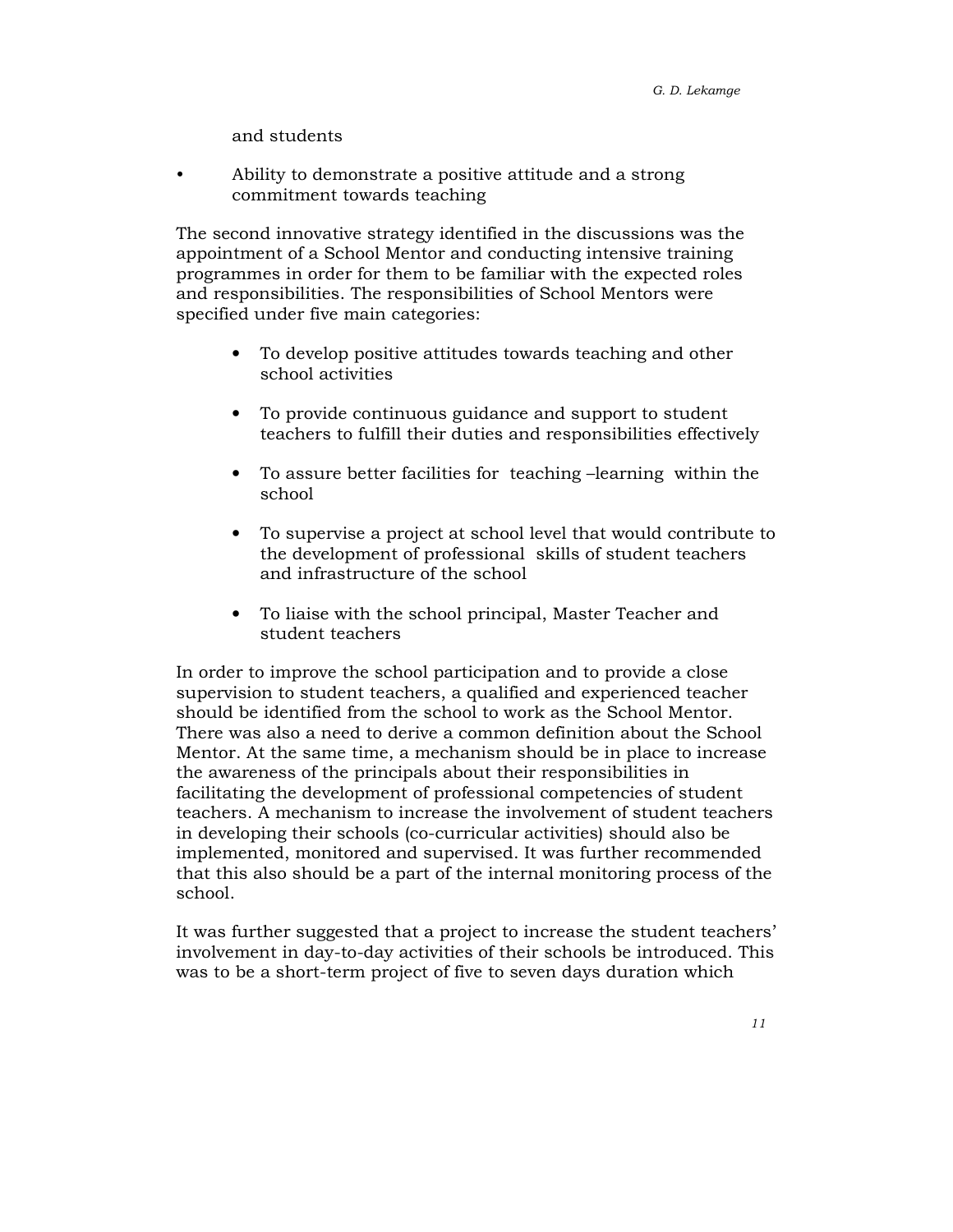would focus on improving extra-curricular activities and the infrastructure of the school. Student teachers were to implement the project under the close monitoring of School Mentors and school principals.

## 5.3 Appropriate strategies to overcome the problems experienced by the Faculty Staff :

It was pointed out that each university staff member should be given the responsibility for monitoring the activities of a group of Master Teachers and the student teachers allocated to them. This procedure would strengthen the interaction between the Faculty and Master Teachers and also avoid delays in conducting Teaching Practice Stage I. Having allocated Master Teachers to University academics the following procedures could be implemented to benefit all parties concerned:

- 1. A workshop should be conducted after 5 weeks with Master Teachers and student teachers to monitor the progress of Teaching Practice Stage I. At the workshop student teachers should submit a report about the usefulness of the supervision provided by the Master Teachers. A discussion should be held with both Master Teachers and student teachers to rectify problems faced by them. In this way, immediate feedback can be given to respective student teachers as well as Master Teachers.
- 2. It is of utmost importance that Faculty staff should do random visits to schools. The purpose of these visits would be to get firsthand experience about teaching abilities of student teachers and the supervisory role practiced by the Master Teachers.
- 3. A mechanism should be implemented by the Faculty to increase the awareness of school principals about the importance of developing professional skills of student teachers.
- 4. Several evaluation and feedback mechanisms should be developed and data be collected and analyzed to identify the effectiveness of the newly introduced procedures.
- 5. At the commencement and conclusion of Teaching Practice, University academics should share their experiences and review the procedures applied through presentations at workshops.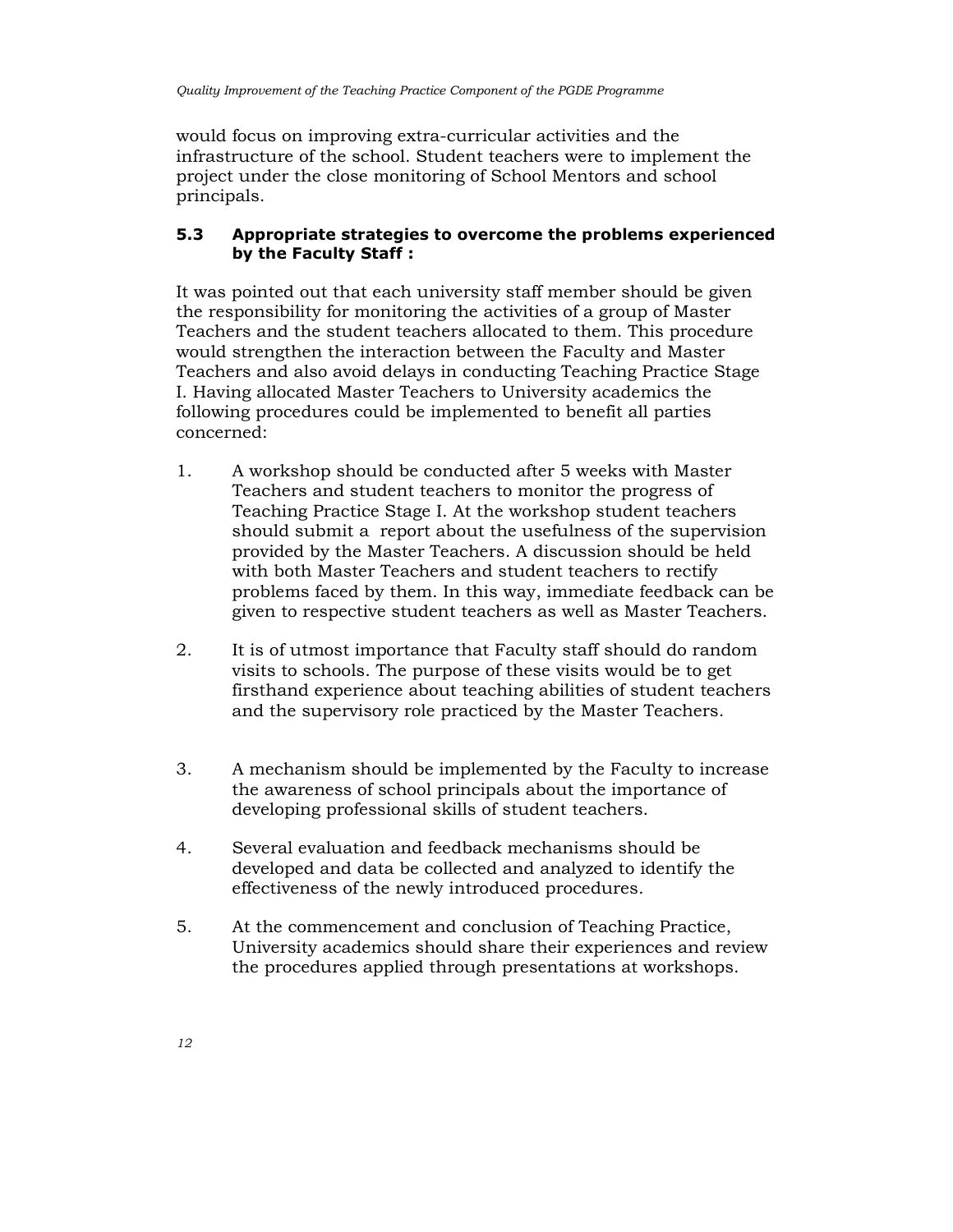6. Analysis of the experience gained by implementing new strategies

Having identified the strategies to be implemented to improve the Teaching Practice component, they were implemented on an experimental basis for the batch of student enrolled for the academic year 2009/2010. The Faculty was very concerned about the strengths and weaknesses of the innovative strategies introduced and their contributions for the achievement of the final outcomes of the programme. Therefore, self reflections of student teachers and Mentors in their reflective journals and evaluation reports produced by university academics , Master Teachers and School Mentors were analyzed and interpreted in order to get an insight into practical situations. In the following section, the outcomes of three main strategies implemented in the project for the attainment of the main objectives of the project are considered.

#### How effective is School Mentoring ?

Overall, mentoring was a very positive experience for all the categories of people involved in Teaching Practice of the PGDE Programme. In this process, qualified and experienced teachers have been identified from the same schools where the student teachers were teaching and appointed as School Mentors in addition to Master Teachers who have been involved in supervising Teaching Practice of student teachers throughout the ten week period. Initially the plan was to introduce this new system to the schools in the Western Province only. However, later it was introduced to all the provinces with the support of the University. However, the data analyzed here is confined to the Western Province only ( 30 School Mentors) .

A considerable number of School Mentors (64%) revealed that they were very enthusiastic about their new role which was very 'rewarding' and the training workshops conducted by the Faculty had supported them to be fully equipped with the necessary knowledge, skills and attitudes. There were systematic procedures in place by the Faculty through School Mentors to assess the capabilities of student teachers at the commencement of the teaching period and to monitor the progress throughout the ten weeks period. Some School Mentors (70%) admitted that they themselves had benefited by taking part in the well planned and appropriately focused professional development activities.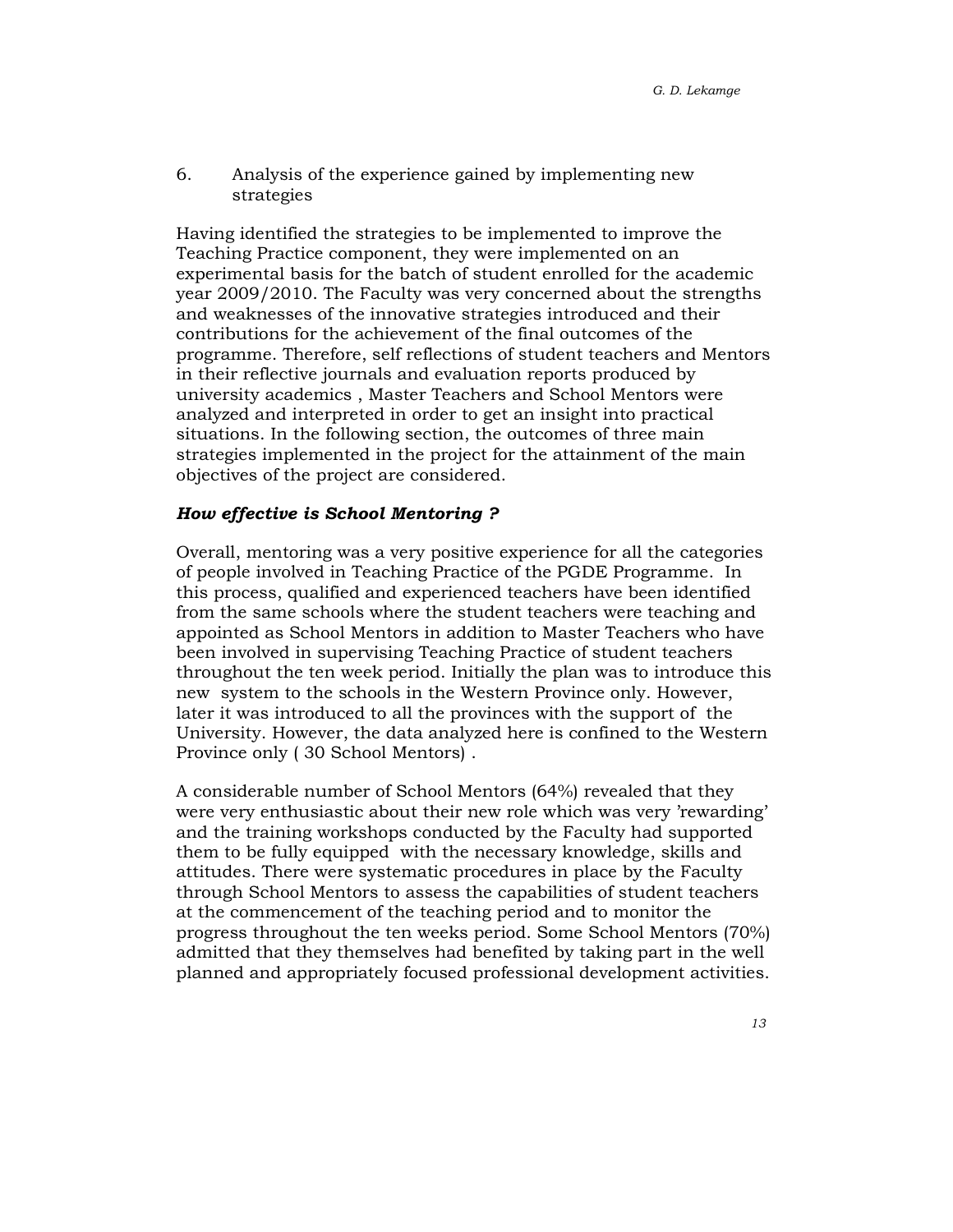Through this process they were able to gain an insight into new knowledge and skills, improve managerial and leadership capacities, strengthen their self regulatory practices and inculcate a positive attitude among their school colleagues about themselves. At the same time, they had become self critical and reflective in their own practices. Some positive and negative comments given by student teachers are listed in the Table 1.

| <b>Positive Comments</b>                                                | <b>Negative comments</b>                       |
|-------------------------------------------------------------------------|------------------------------------------------|
| My mentor is very friendly and<br>supportive                            | Mentor was very busy                           |
| I am looked after well by my mentor                                     | Mentor was unaware about reflective<br>writing |
| Mentor is very knowledgeable                                            | Mentor was not very clear about the<br>project |
| I was able to achieve a substantial<br>progress under mentor's guidance | No opportunities for a mutual<br>understanding |
| I received feedback on the spot                                         | My mentor takes all the decisions              |

Table 1. Comments made by student teachers about School Mentors

There was a strong belief that the effectiveness of mentoring was directly related to the mutual understanding and professional relationship developed between student teachers and School Mentors. The students regarded the personal attributes of School Mentors as a key to the success of mentoring and expressed their satisfaction about the immediate feedback and friendly support received from their School Mentors. Student teachers were very positive about the support received from School Mentors to liaise with the school principals and to develop a facilitative culture within the school. The psychological support and instruction -related support received from mentors help student teachers to gain independence as professionals who are empowered to draw from a foundation of experience based knowledge and skills. The evaluation forms produced by school mentors at the beginning of Teaching Practice and at the end of Teaching Practice have given indications about the strengths and the weaknesses of each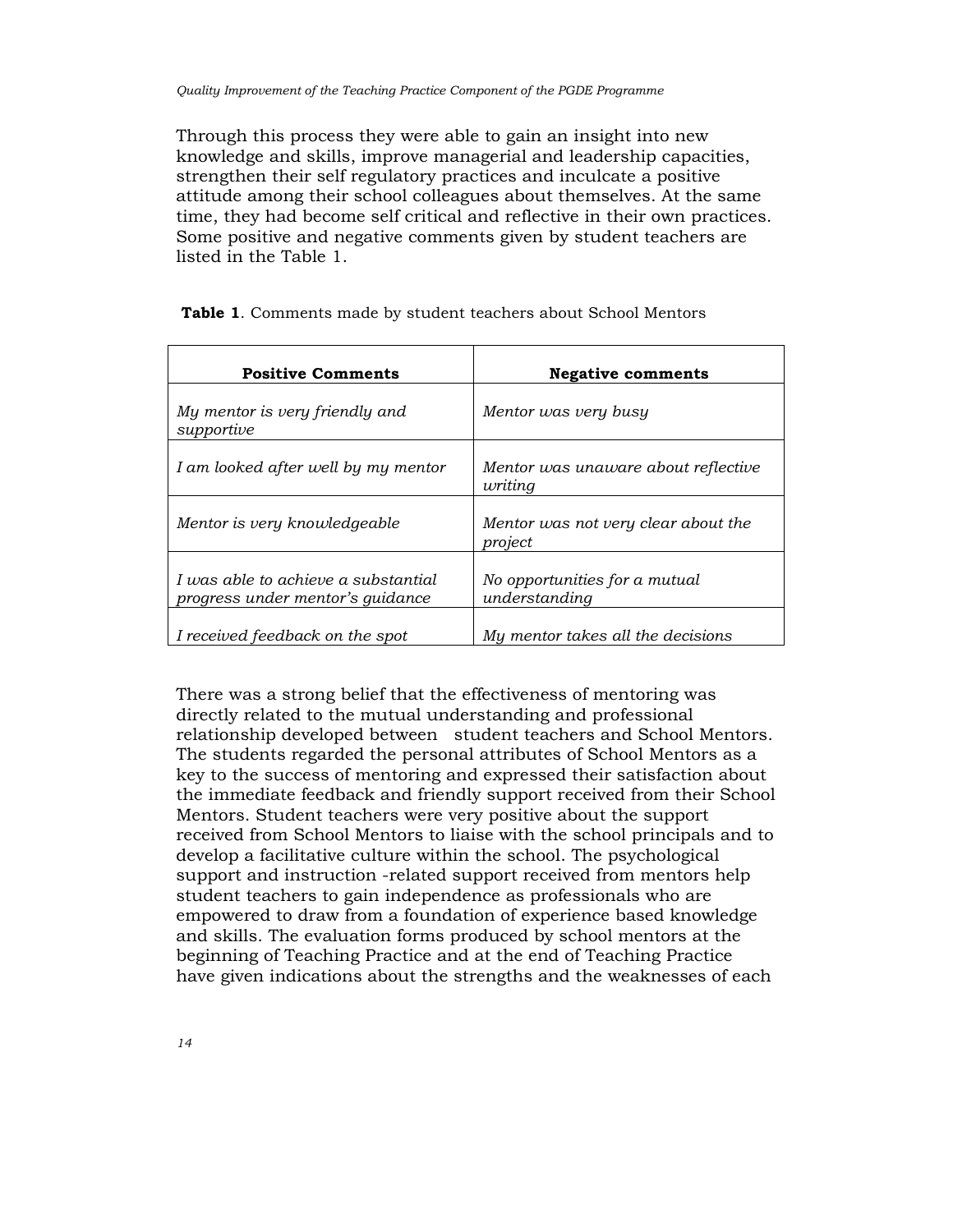student teacher and the involvement of School Mentors to improve their professional skills throughout the period.

During school visits of internal academics, it was reported that more than half the principals (57%) admitted that the appointment of School Mentors is a very positive move and this procedure would definitely lead to a qualitative change in all aspects involved. However, it was evident that School Mentors carried out their mentoring role in addition to their regular duties associated with their posts in schools. Therefore, both student teachers and School Mentors were concerned about not being able to spend sufficient time together to strengthen the professional skills of student teachers. In some schools, appointment of experienced and qualified staff to work as School Mentors was a problem due to lack of qualified staff. It was revealed that some mentors had difficulties in complying with the instructions issued by the Faculty due to various difficulties arising from the school environment.

#### What are the outcomes of school projects?

For the first time its history, a school based project was introduced to the PGDE Programme by the Faculty. This was a novel experience for the University academics as well as the School Mentors and Master Teachers though many overwhelmingly accepted it as a very worthwhile and meaningful strategy. The principals (70%) were of the opinion that school projects positively contributed to the development of infrastructure and co-curricular activities of the schools. As reported in the student teachers' and School Mentors' reflective journals this mechanism has provided a very good platform to experiment various innovative ideas. Among the projects completed by student teachers, there were 'value trees', herbal gardens, landscaping projects, class libraries, exhibitions, debating campaigns, wall magazines, nutrition programmes, literacy programmes, quiz competitions, musical programmes, wall paintings, science and mathematics days and many more. Some mentors (44%) have managed to convince the school principals to facilitate this process by providing financial assistance through quality inputs of their schools. A considerable number of student teachers also expressed the view that the project was a worthwhile experience for them. They have mentioned about the personal benefits ads well as benefits Comments made by student teachers about the projects are listed in the Table 2.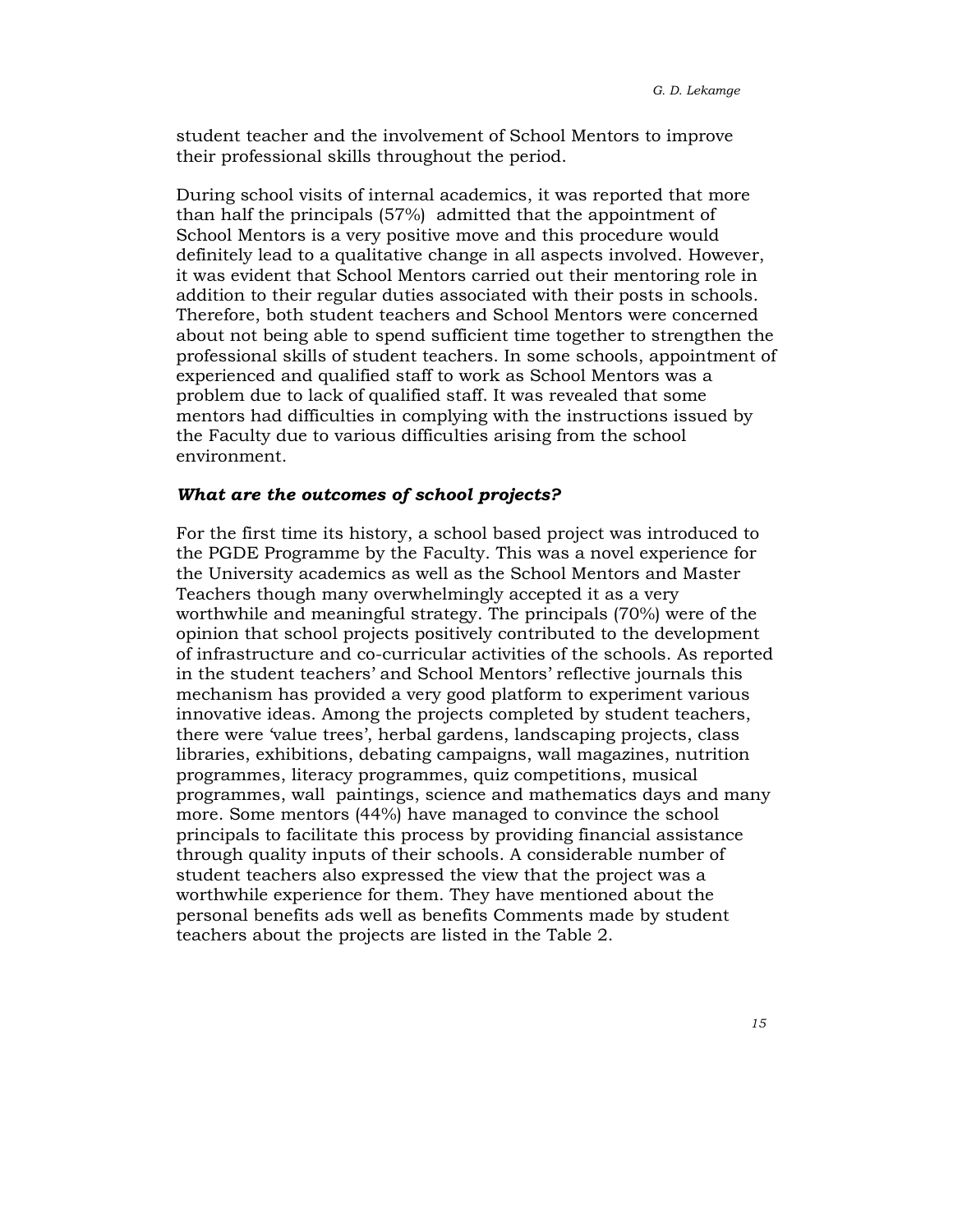| <b>Positive comments</b>                                                                                 | <b>Negative comments</b>                                                  |
|----------------------------------------------------------------------------------------------------------|---------------------------------------------------------------------------|
| I have gained a lot by completing the                                                                    | I am not very clear about writing                                         |
| project                                                                                                  | objectives                                                                |
| My recognition has been improved due                                                                     | More guidance is needed for reflective                                    |
| to completion of the project                                                                             | writing                                                                   |
| I was very happy to see my project                                                                       | I am unable to complete the project as                                    |
| moving well                                                                                              | I have to complete more lessons                                           |
| I experience a positive change in my<br>attitudes through the completion of the<br>project               | Teaching Practice period is not the<br>correct time to complete a project |
| I was able to increase the involvement<br>of students in co-curricular activities<br>through the project | I am left alone without any guidance<br>for the project                   |

Table 2- Comments made by student teachers about the projects

However, there was evidence that both student teachers and School Mentors had difficulties in preparing reflective journals about the completed activities of the projects. According to some student teachers they were over burdened with numerous responsibilities in the school during Teaching Practice period and the project further magnified their problems. School Mentors (38%) had problems with lack of interest, initiation and commitment of student teachers. Some student teachers and School Mentors pointed out that limited facilities available in the schools acted as a barrier for selection of innovative and novel projects. Further, there were numerous difficulties faced by both student teachers and School Mentors due to unforeseen problems in the schools.

### How successful is the monitoring mechanism implemented by University Academics?

There was a felt need to introduce a mechanism to monitor activities of both Master Teachers and student teachers during Teaching Practice period. Therefore, all the Master Teachers were assigned to University academics and they were asked to conduct a workshop for monitoring activities of Master Teachers. At the workshop, the progress of the teaching practice component was monitored, problems of student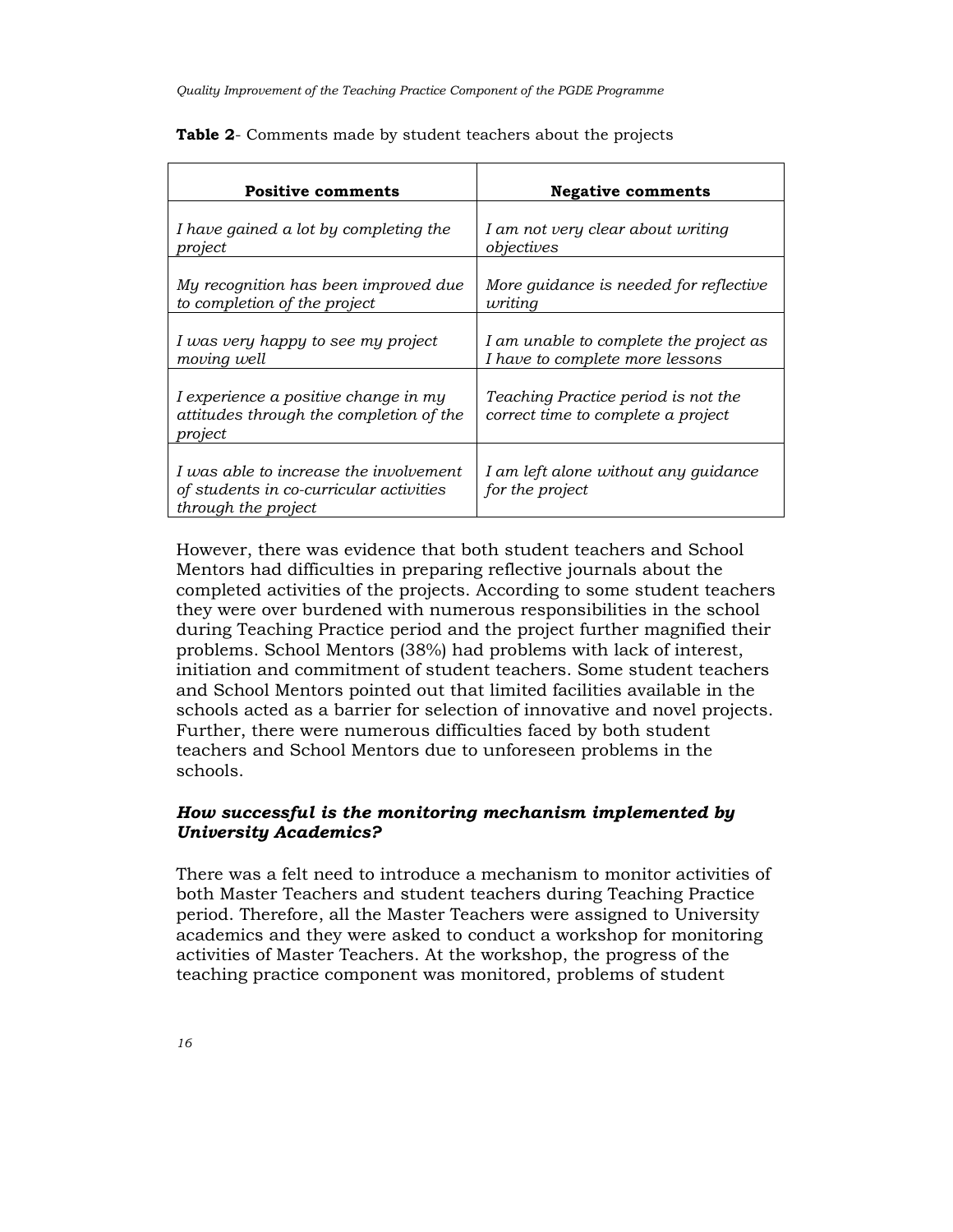teachers and Master Teachers were analyzed and possible solutions were discussed. From the University point of view this workshop was very helpful for reviewing the progress of writing lesson notes, completion of lessons, preparation of teaching aids, developing the research proposals and directing all available facilities to complete the project. In addition, the work of the Maser Teachers could be monitored and anomalies could be rectified. This workshop had provided opportunities for both Master Teachers and student teachers to share their concerns in the presence of the University academics. Some of the comments made by University academics and Master Teachers are listed below. According to these comments, some Master Teachers were not very happy with the arrangements made by the Faculty for conducting a monitoring workshop. However, from the Faculty's point of view, this procedure contributed immensely to achieve the expected outcomes and almost all the academics recommended it to be continued every year after five weeks of Teaching Practice. However, some Master Teachers were not very happy about the monitoring workshop.

| About the workshop (University                                        | About the workshop(Master                                                                    |
|-----------------------------------------------------------------------|----------------------------------------------------------------------------------------------|
| academics)                                                            | <b>Teachers</b>                                                                              |
| Workshop was very useful to assess<br>the progress of Master Teachers | Workshop should be arranged at an<br>early stage to get the maximum benefit<br>for everybody |
| Provided a very good opportunity to                                   | Objectives of the workshop are not                                                           |
| solve problems on the spot                                            | very clear                                                                                   |
| Very useful information could be                                      | Unnecessary interference by the                                                              |
| collected                                                             | Faculty                                                                                      |
| Avoid unnecessary delays in                                           | Unable to find solutions to our                                                              |
| completing teaching practice                                          | problems                                                                                     |
| Very challenging and meaningful                                       | Our difficulties also should be                                                              |
| experience                                                            | considered in an open mind                                                                   |

Table 3- Comments about the monitoring workshop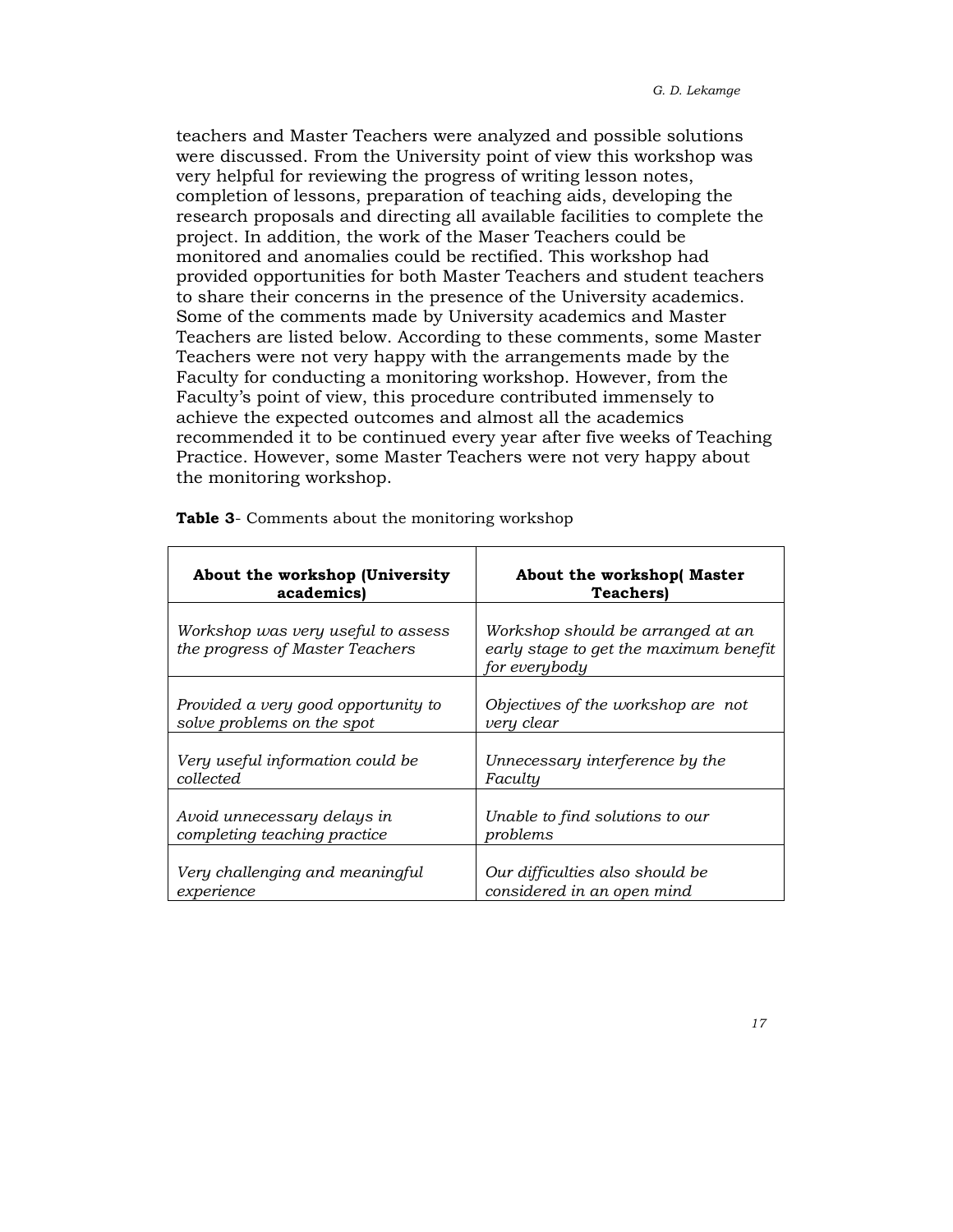## What is the impact of redefined roles on the development of professional skills of student teachers?

The Faculty staff strongly emphasized the need to re-orient the role of the Master Teachers from an assessment role to a supervisory role. At the training workshop, several activities were conducted to explain their new roles and responsibilities and every possible attempt was made to convince the importance of their guidance and advice for improving the professional skills of student teachers. However, the Faculty was very particular about separating the roles of School Mentors and Master Teachers in order to avoid conflicts which might affect adversely the professional development of student teachers. According to the responses of student teachers and University academics, the Faculty has failed in achieving this objective fully due to the inability of some Master Teachers to connect it to a vision of good teaching and professional practice. Their personal attributes also might have been an impediment for introducing the new procedures to the student teachers. It was further noted that irrespective of the instructions given by the Faculty, some of the Master Teachers were reluctant to change their practices. Students also complained about the different practices adopted by different Maser Teachers

In a distance education system, University academics have fewer opportunities to interact with their students and maintain close links with them. In line with the PGDE Programme, the Faculty identified a long felt need for conducting intensive training programmes and closely monitoring and supervising the activities of Master Teachers and student teachers. Therefore, the arrangements have been made to allocate Master Teachers and student teachers to internal academics and provide the guidance needed. The monitoring workshop was a novel experience for them and the continuous discussions and experience sharing among themselves helped them to use critical reflections and assess their own practices. The most encouraging aspect was that everybody was very keen on contributing to the quality improvement of the largest and most demanding programme of the Faculty. During this process, those who joined very recently have also developed their self confidence and improved necessary skills to undertake more challenging roles.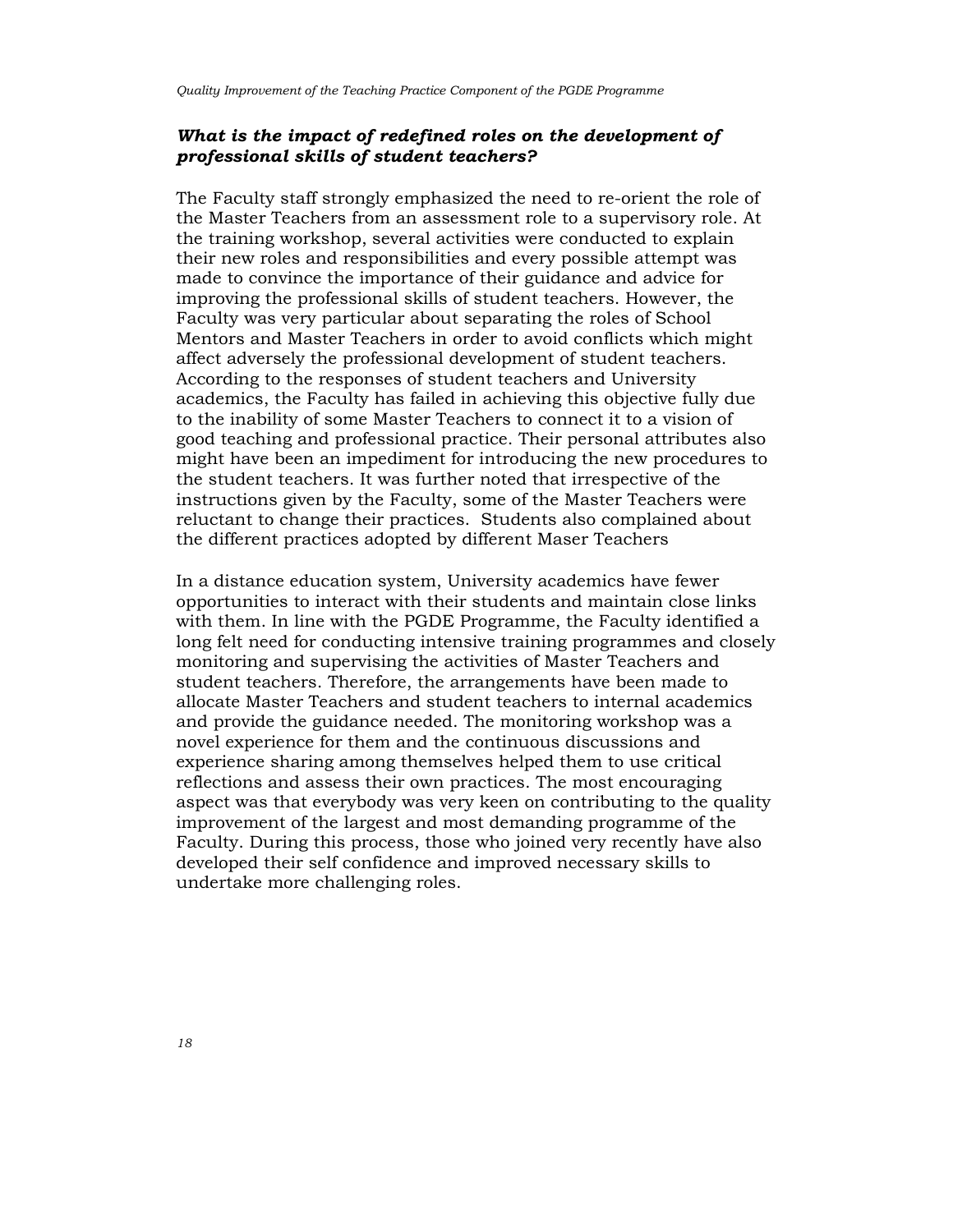## 7. Actions to be taken by the Faculty in the future

Having analysed the information collected using different sources, the actions to be taken by the Faculty to improve the existing conditions further were identified.

All the categories agreed that the appointment of School Mentors was an appropriate and timely decision taken by the Faculty. School Mentors themselves suggested  $(61%)$  that the quality of their roles can be improved further by strengthening the training programmes conducted for both School Mentors and student teachers. Student teachers urged the need for identifying experienced and qualified teachers who do not have administrative responsibilities in the school as their mentors. There was a need to develop a work plan by both School Mentors and student teachers in relation to their school contexts and work accordingly to achieve the targets set for their professional development. There is a need to develop an incentive mechanism for School Mentors to compensate the invaluable contribution they make towards the professional development of student teachers. Some (46%) wanted an awareness raising programme for school principals to explain their responsibilities towards the development of professional skills of student teachers. The benefits accrued to the schools by improving the capacities of their teachers should be understood. The schools should also develop training programmes for these teachers and give them the fullest support for the satisfactory completion of the Teaching Practice component. Having highlighted the critical connection between student teacher success and factors in school culture and organization, Huling –Austin stressed that " if the schools operate in ways that are unresponsive to the needs of the students, it is unreasonable to expect from novice teachers to learn to operate effectively in them" (1992, P 178-179) .

Internal staff members felt that the procedures implemented by the Faculty also need to be further modified and strengthened. Necessary steps should be taken by the Faculty to overcome the delays in making payments to all the categories involved in Teaching Practice.

According to student teachers more information is needed about the procedures to be adopted for completion of projects and writing reflective journals. It would be most beneficial if the schools can support student teachers by allocating some percentage of quality inputs to their projects.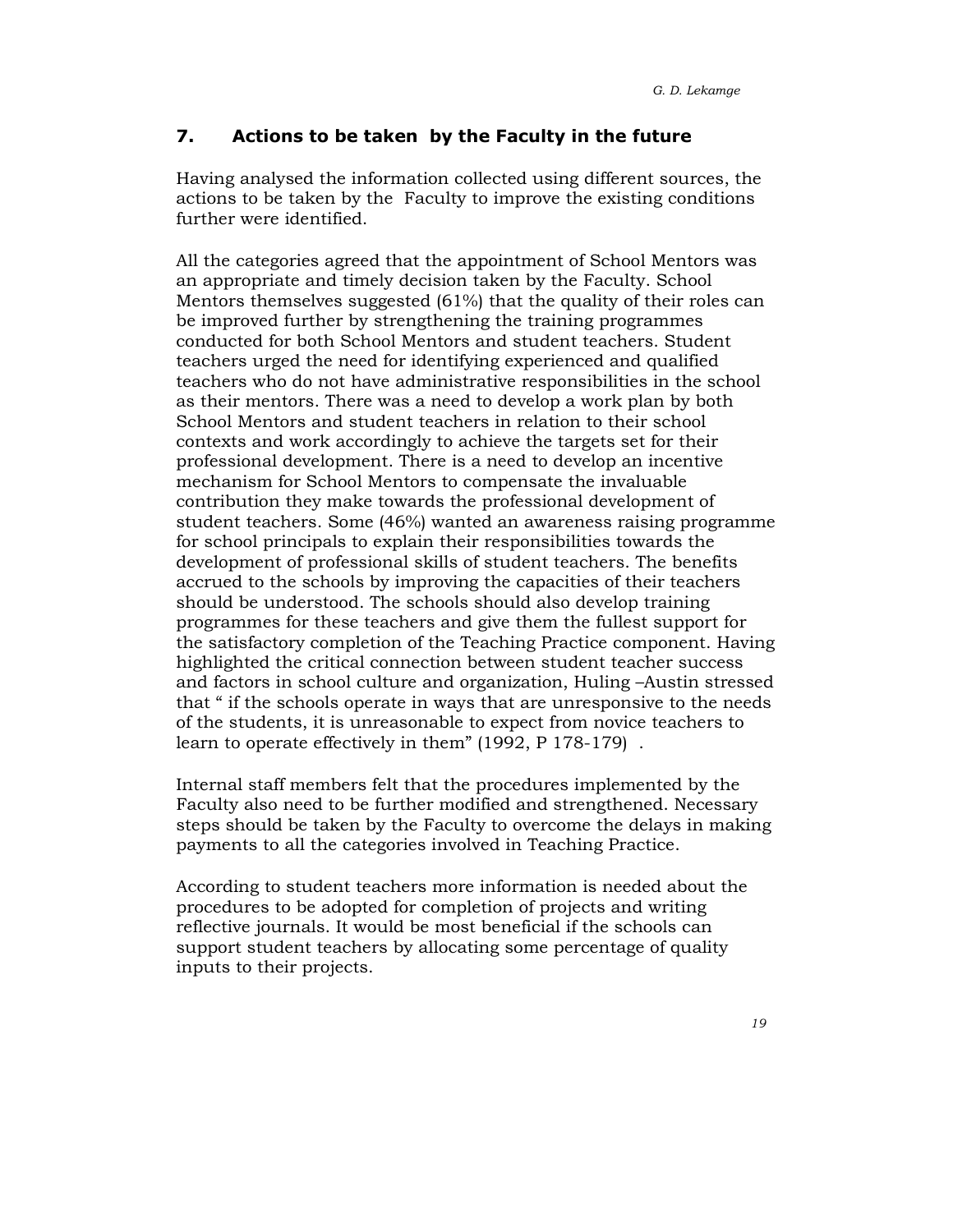Continuous training should be provided for Master Teachers and those who do not adhere to the Faculty procedures should be removed from their respective roles. If possible, a collaborative approach should be adopted by both Master Teachers and School Mentors to understand the strengths and weaknesses of student teachers and to provide them the support and guidance needed.

Finally this whole procedure should be linked to a very broad perspective. As suggested by Felman-Nemser " If mentoring is to function as a strategy of reform, it must be linked to a vision of good teaching, guided by an understanding of teacher learning and supported by a professional culture that favors collaboration and inquiry" (1996, P 1) .

# 8. Conclusions

This study revealed that a well-planned mentoring system can facilitate the development of professional skills of student teachers. Through mutual understanding and a congruent relationship the selfconfidence, self-motivation, self regulation and reflection of student teachers could be developed. Such a programme could change the school culture by inculcating positive attitudes in those concerned and developing a supportive infrastructure to facilitate the development of professional skills of student teachers. It would contribute towards developing instructional leadership and management capabilities and monitoring and supervisory skills of School Mentors and improve their career advancement purposes. The exemplary qualities demonstrated by the University academics, School Mentors and Master Teachers would provide excellent models for both the novice and the experienced teachers. The procedural and contextual problems should be solved and professionalization of teachers should be inculcated. This whole process would ultimately improve the quality of teachers and the quality of teaching thereby improving the quality of learning and the quality of the final products of the education system.